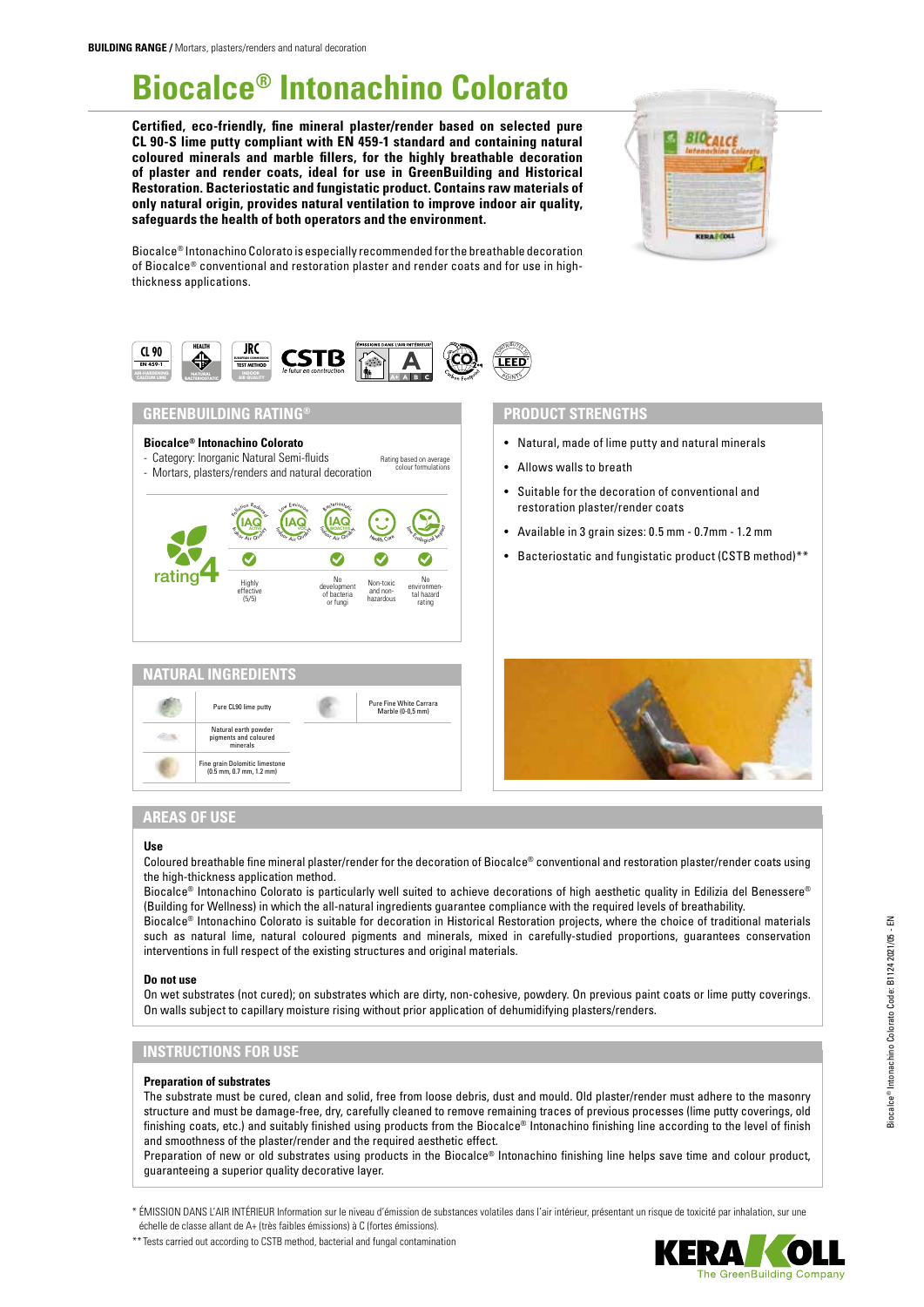# **INSTRUCTIONS FOR USE**

Treat surfaces in advance with Biocalce® Fondo or Biocalce® Fondo Universale before applying the coloured fine render/plaster. Apply Biocalce® Fondo Universale before applying Biocalce® Intonachino Colorato to indoor surfaces coated with gypsum, plasterboard or synthetic paints. Particular care must be taken during summer and when working in direct sunlight: provide shade cloths.

In the case of plastered surfaces that have been repaired or patched, these must be allowed to cure for at least 30 days.

To even up the absorption in old or flaky substrates use one or more coats of Biocalce® Fondo according to the level of absorption found. For the treatment of substrates other than those mentioned and for additional information on the types of intervention to be carried out, we recommend to consult Kerakoll's Guide to decorating and preparing substrates.

#### **Preparation**

The feature of Biocalce® Intonachino Colorato is the fact that it can be used to decorate indoor and outdoor plaster, in a number of coats according to the effect required, with a lime-filling technique simply using ready-to-use, coloured lime putty.

Mix in advance working manually or with a low-rev, mechanical stirring device until a smooth paste is obtained.

Under no circumstances must more water be added to the mix during application.

#### **Application**

Biocalce® Intonachino Colorato 0.5 and Biocalce® Intonachino Colorato 0.7 can be easily applied with a round-edged stainless steel spreader; be careful to evenly distribute the product. Apply in two or more coats; after each application, always finish with a sponge float in order to better even the applied coat.

The product must be applied with stainless steel spreaders or trowels and finished with plastic spreaders. Iron spreaders may release traces of metal; over time and in case of bad weather, they may show signs of oxidation on the façade, altering the aesthetic appearance of the decorated surfaces.

The applicable thickness per layer is:

- 5 mm for Biocalce® Intonachino 0.5

- 7 mm for Biocalce® Intonachino 0.7

Biocalce® Intonachino Colorato 1,2 can be applied with ease using a stainless steel spreader with rounded edges, taking care to distribute it evenly; apply in one or more coats, always finishing with a sponge float for optimum evening out of the layer applied. The applicable thickness per layer is:

- 1.2 mm Biocalce® Intonachino Colorato 1.2

When applying several layers it is recommended that you wait 24 hours between each application.

The product can be finished with a sponge float during the hardening phase.

Biocalce® Intonachino Colorato is pigmented exclusively with natural earths, so there may be slight differences in colour between one batch and the next and slight chromatic variations in the final result according to the level of absorption in the supports or variable atmospheric conditions during application.

#### **Cleaning**

Biocalce® Intonachino Colorato is a natural product and tools can be cleaned using water before the product hardens.

## **SPECIAL NOTES**

Apply Biocalce Intonachino Colorato at temperatures from +8 °C to +30 °C and relative ambient humidity lower than 80%. In the event of strong wind, do not apply the product. When the product is applied externally the scaffolding must be protected with suitable cloths to protect it from direct sunlight, wind and rain, until the product has cured completely.

Clean and wash carefully the scaffolding boards, and eliminate any trace of surface dirt before applying the coloured covering. In case of wind or rain, dust, traces of ferrous metals or residues from the building site may be projected onto the still fresh decorated surface and stain it; stains can no longer be removed after the fine plaster has dried.

Carbonation is affected by weather conditions; at low temperatures and with high relative humidity it may be responsible for longer curing times. High environmental humidity, condensation and roughness of the support can favour the deposit of dust, spores and other sources of nourishment; they may generate the surface growth of micro-organisms and thus altering the aesthetic qualities of the finish. During the carbonation process, the resultant presence of active calcium hydroxide, following washouts by rainwater or contact with liquid water, can give rise to difficult-to-remove, unattractive stains or insoluble droplets.

Particular care must be taken when carrying out decorations over full backgrounds. Avoid interruptions between scaffolding levels or on large continuous surfaces.

When applying internally it is recommended that the rooms be well aired for a few days after application, to promote hardening of the binder by carbonation.

The product may show differences in shade on not suitably-prepared substrates.

## **ABSTRACT**

*In Edilizia del Benessere® (Building for Wellness) and Historic Restoration highly hygroscopic and breathable decorative layers are created on internal and external plasters/renders using a wall finish coat containing naturally coloured pigments and pure lime putty (such as Biocalce® Intonachino Colorato 0.5-0.7-1.2), naturally ventilated to help dilute indoor pollutants, naturally bacteriostatic and fungistatic, GreenBuilding Rating® Bio 4\*\*.*

*Apply Biocalce® Intonachino Colorato with a stainless steel spreader, using the "high thickness application" method, after first damping the support. Apply one or more coats on substrates that have first been finished with products in the Biocalce® Intonachino finishing line.*

*Biocalce® Intonachino Colorato 0.5: grain size 0.5 mm, coverage ≈ 1.4 kg/m2 Biocalce® Intonachino Colorato 0.7: grain size 0.7 mm, coverage ≈ 1.7 kg/m2*

*Biocalce® Intonachino Colorato 1.2: grain size 1.2 mm, coverage ≈ 2.5 kg/m2*

*\*\* Tests carried out according to CSTB method, bacterial and fungal contamination*

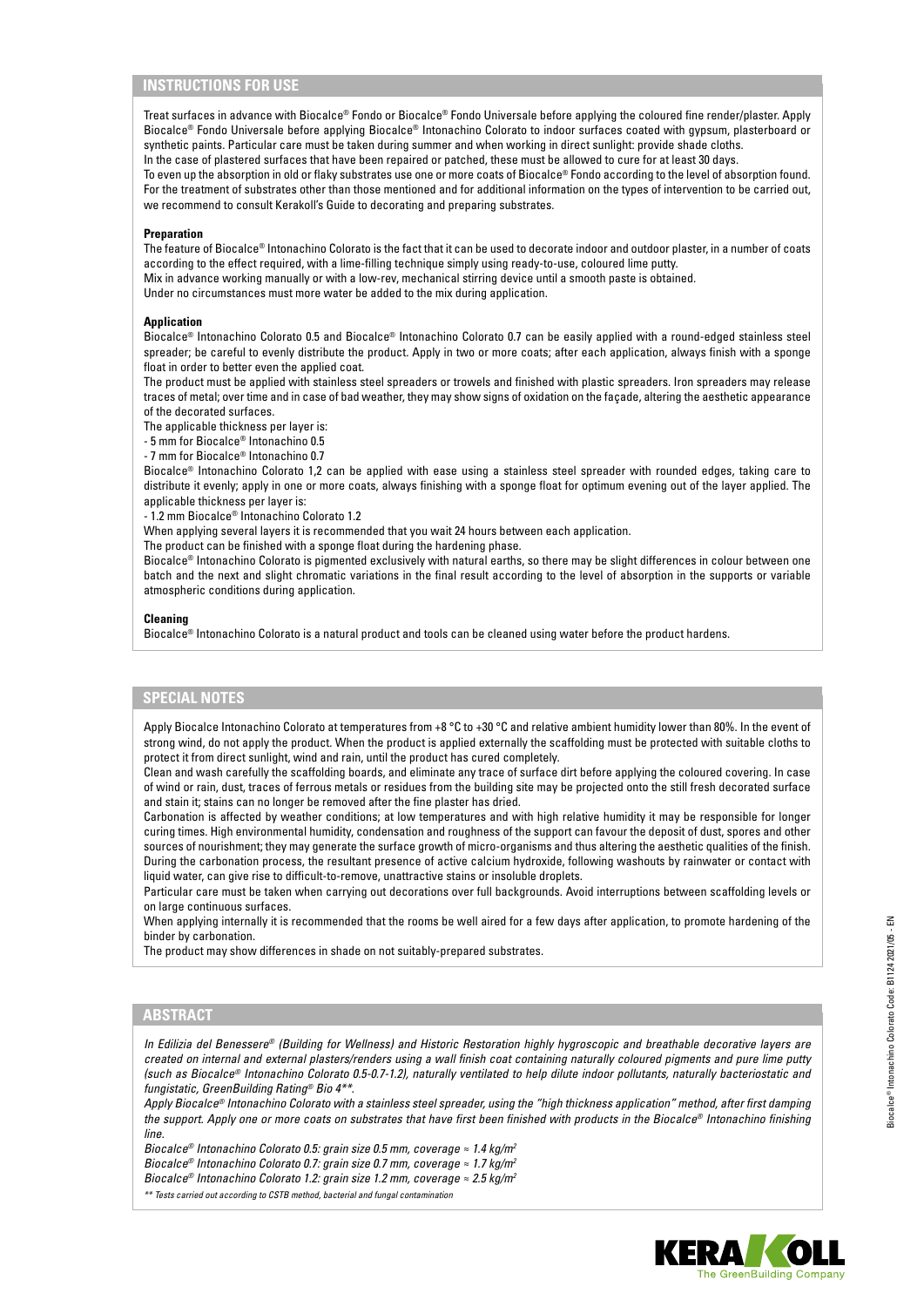# **TECHNICAL DATA COMPLIANT WITH KERAKOLL QUALITY STANDARD**

| Type of mortar                                                                                                                    | lime putty, inert materials and natural minerals                          |
|-----------------------------------------------------------------------------------------------------------------------------------|---------------------------------------------------------------------------|
| Chemical nature of binder                                                                                                         | CL 90-S calcium lime putty                                                |
| Shelf life                                                                                                                        | $\approx$ 12 months from production in the original sealed packaging      |
| Warning                                                                                                                           | protect from frost, avoid direct exposure to sunlight and sources of heat |
| Pack                                                                                                                              | 25 kg buckets                                                             |
| Temperature range for application                                                                                                 | from $+8 °C$ to $+30 °C$                                                  |
| Waiting time between 1st and 2nd coat                                                                                             | $\approx$ 24 hrs                                                          |
| Maximum thickness obtainable:                                                                                                     |                                                                           |
| - Biocalce <sup>®</sup> Intonachino 0.5                                                                                           | $0.5$ mm                                                                  |
| - Biocalce <sup>®</sup> Intonachino 0.7                                                                                           | $0.7$ mm                                                                  |
| - Biocalce <sup>®</sup> Intonachino 1.2                                                                                           | $1.2 \text{ mm}$                                                          |
| pH on packaging                                                                                                                   | $13.5 \pm 0.5$                                                            |
| Viscosity                                                                                                                         | paste                                                                     |
| Volumetric mass (specific weight) at +20 °C                                                                                       | $\approx$ 1.65 kg/ $\ell$                                                 |
| Grading:                                                                                                                          |                                                                           |
| - Biocalce® Intonachino 0.5                                                                                                       | $0.5$ mm                                                                  |
| - Biocalce <sup>®</sup> Intonachino 0.7                                                                                           | $0.7$ mm                                                                  |
| - Biocalce <sup>®</sup> Intonachino 1.2                                                                                           | $1.2 \text{ mm}$                                                          |
| Vapour permeability (Sd)                                                                                                          | $\leq 0.018$                                                              |
| Cortical carbonation (days x mm thickness)                                                                                        | $\approx$ 15                                                              |
| Coverage on finished substrate with Biocalce® Intonachino Fino:                                                                   |                                                                           |
| - Biocalce <sup>®</sup> Intonachino 0.5                                                                                           | 1.4 $kg/m2$                                                               |
| - Biocalce <sup>®</sup> Intonachino 0.7                                                                                           | 1.7 $kg/m2$                                                               |
| - Biocalce <sup>®</sup> Intonachino 1.2                                                                                           | $2.5 \text{ kg/m}^2$                                                      |
| Values taken at +20 ± 2 °C, 65 ± 5% R.H. and no ventilation. Data may vary depending on specific conditions at the building site. |                                                                           |

# **PERFORMANCE**

|                                                               | Flow                                 | Dilution |                    |
|---------------------------------------------------------------|--------------------------------------|----------|--------------------|
| Toluene                                                       | $246 \mu q \, \text{m}^2/\text{h}$   | $+157%$  | JRC method         |
| Pinene                                                        | 356 $\mu$ g m <sup>2</sup> /h        | $+114%$  | JRC method         |
| Formaldehyde                                                  | 14520 $\mu$ g m <sup>2</sup> /h      | $+120%$  | JRC method         |
| Carbon dioxide (CO.)                                          | 388 mg m <sup>2</sup> /h             | $+291%$  | <b>JRC</b> method  |
| Humidity (Humid Air)                                          | $60 \text{ mg} \text{ m}^2/\text{h}$ | $+255%$  | <b>JRC</b> method  |
| BIOACTIVE INDOOR AIR QUALITY (IAQ) - BACTERIOSTATIC ACTION ** |                                      |          |                    |
| Enterococcus faecalis                                         | Class $B+$ no proliferation          |          | <b>CSTB</b> method |
| BIOACTIVE INDOOR AIR QUALITY (IAQ) - FUNGISTATIC ACTION **    |                                      |          |                    |
| Penicillum brevicompactum                                     | Class F+ no proliferation            |          | <b>CSTB</b> method |
| Cladosporium sphaerospermum                                   | Class F+ no proliferation            |          | <b>CSTB</b> method |
| Aspergillus niger                                             | Class F+ no proliferation            |          | <b>CSTB</b> method |